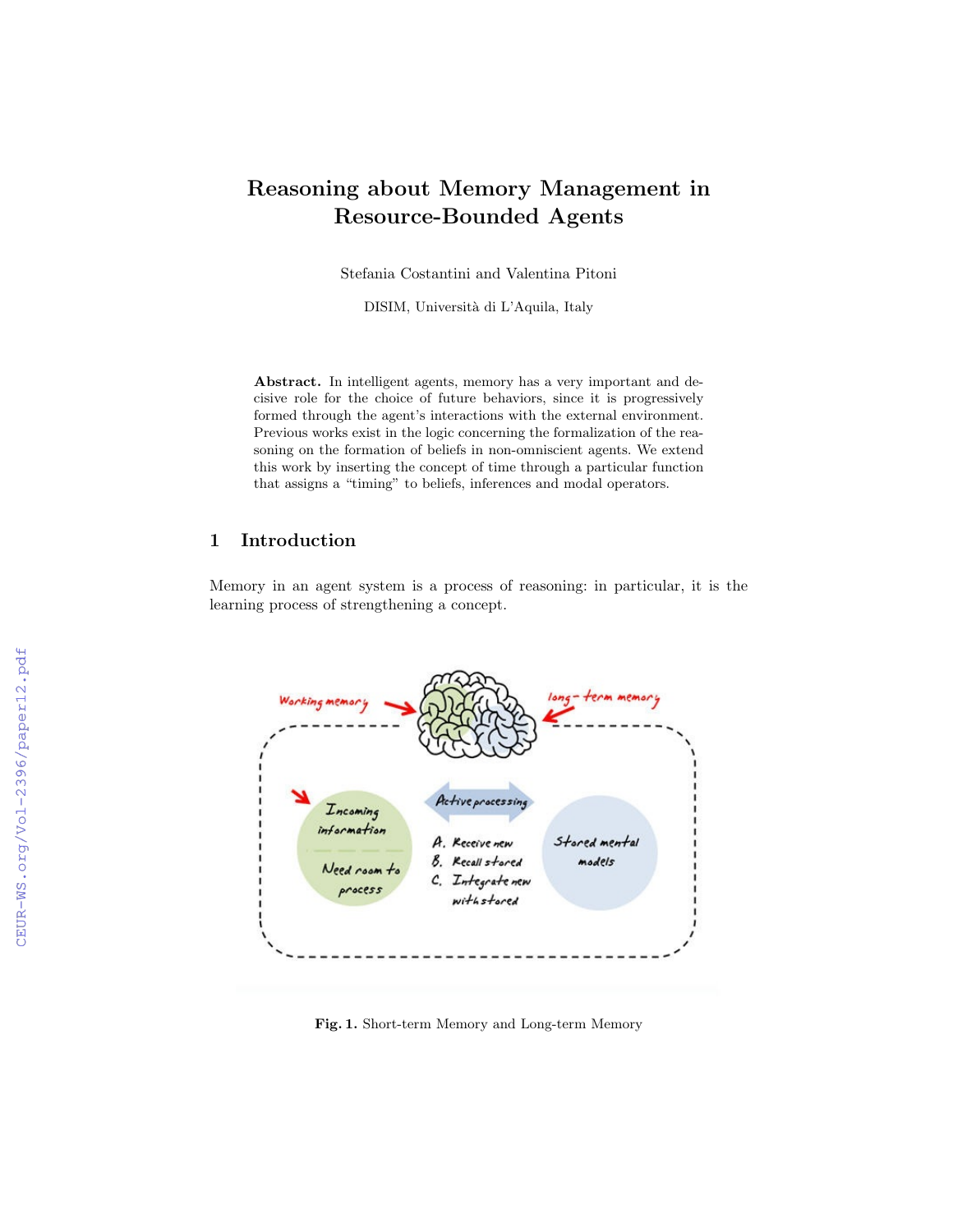The interaction between the agent and the environment can play an important role in constructing its memory and may affect its future behaviour, the latter due to the proactive and deliberative capabilities of the agent themselves. In fact, through memory an agent is potentially able to recall and to learn from experiences so that its beliefs and its future course of action are grounded in these experiences. Most of the methods to design agent memorization mechanisms have been inspired by models of human memory [1, 2] developed in cognitive science.

Atkinson and Shiffrin in [3] proposed a model of human memory which consists of three distinct memory stores, the sensory register where information are stored which are detected from senses, the short term memory (or working memory) where explicit beliefs are stored and the long term memory which stores the background knowledge; information passes from store to store in a linear way.

This model has been further enhanced by Gero and Liew in [4], and [5] for constructive memory. Memory construction occur whenever an agent uses past experience in the current environment in a situated manner. The exploitation of "memories" requires the interaction among this different memory components. Such correlation can be obtained in various ways, e.g., via neural networks, via mathematical models or via logical deduction.

In computational logic, [6] introduces DLEK (Dynamic Logic of Explicit beliefs and Knowledge) as a logical formalization of SOAR (State Operator And Result) Architecture [7], which is one of the most popular cognitive architecture. The underlying idea is to represent reasoning about the formation of beliefs through perception and inference in non-omniscient resource-bounded agents. They consider perception, short-term memory (also called "working memory"), long-term memory (also called "background knowledge") and their interaction. DLEK is a logic that consists of a static part called LEK (Logic of Explicit beliefs and Knowledge), which is an epistemic logic, and a dynamic component, which extends the static one with "mental operations". Resource-boundedness in DLEK is modeled via the assumption that beliefs are kept in the short-term memory, while implications that allow reasoning to be performed are kept in the long-term memory. New beliefs can be formed in DLEK either from perception, or from previous beliefs in short-term memories and rules in the background knowledge. Inferences that add new beliefs are performed one step at a time via an interaction between short- and long-term memories in consequence of an explicit "mental operation" that will occur whenever an agent deems it necessary and can allot the needed time [8, 9].

DLEK has however no notion of time, while agents' actual perceptions are inherently timed and so are many of the inferences drawn from such perceptions. In this paper we present an extension of LEK/DLEK to T-LEK/T-DLEK ("Timed LEK" and "Timed DLEK") obtained by introducing a special function which associates to each belief the arrival time and controls timed inferences. Through this function it is easier to keep the evolution of the surrounding world under control and the representation is more complete. The issue of time in agents has been coped with in several other works, (see, e.g., among many, [10– 13]), where however the objective is that of dealing with time in communication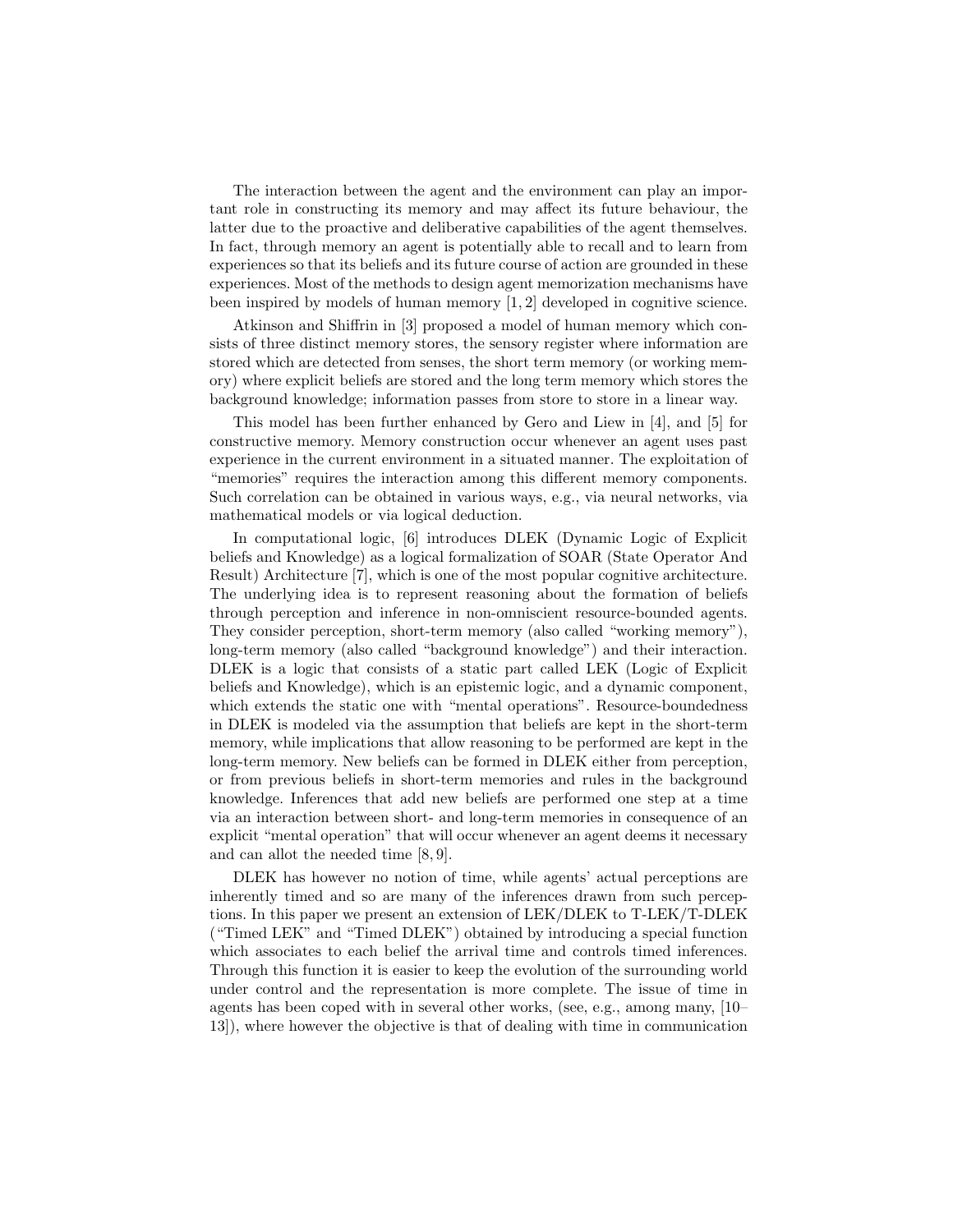and coordination among agents; thus, our attempt to deal with time in memory management is a novelty in the literature.

In the rest of the paper, Sections 2 and 3 present syntax, semantics of the extended logic, the axiomatization, and the canonical model. In Section 4 we propose a brief discussion on complexity and conclude. This paper is an extended version of [14], where we have introduced explicit time instants and time intervals in formulas. This is relevant because agents' perceptions (that may become beliefs) are always inherently timed, and so are the conclusions that can be drawn from them. But to avoid problems with the management of the intervals and in order to not lose the logic of the formalization, in this paper we have introduced a new function that associated to each atom the interval of validity, moreover we can inherit the proofs of lemmas, theorems from [6].

## 2 T-LEK and T-DLEK

As in [6], our logic consists of two different components: a static component, called T-LEK, which is mix between an Epistemic Logic and Metric Temporal Logic ([15]), and a dynamic component, called T-DLEK, which extend the static one with mental operation, which are vary important for "controlling" beliefs (adds new belief, update belief, etc).

#### 2.1 Syntax

As it is customary in logic programming, we assume a signature specifying (countable) sets of predicate, function, and constant symbols. From constant and function symbols, compound terms are built as usual. The Herbrand universe is the collection of all such terms (which includes constant symbols). We assume that the integer numbers and the symbol  $\infty$  are included among the constant symbols and that the arithmetic operators are included among the function symbols. Consequently, arithmetic expressions are terms of the signature. Atoms have the form  $pred(\tau_1, \ldots, \tau_n)$  where pred is a predicate symbol,  $n \geq 0$  is its arity and  $\tau_1, \ldots, \tau_n$  are terms. We denote by  $Atm$  the countable set of atoms of the signature (i.e., the *Herbrand base*).

In our scenario we fix  $Atm = \{p(t_1, t_2), q(t_3, t_4), \dots, h(t_i, t_j)\}\$  where  $t_i \leq t_j$ and p, q, h are predicates, that can be equal or not. Moreover  $p(t_1, t_2)$  stands for "p is true from the time instant  $t_1$  to  $t_2$ " with  $t_1, t_2 \in \mathbb{N}$  (Temporal Representation of the external world); as a special case we can have  $p(t_1, t_1)$  which stands for "p is true in the time instant  $t_1$ ". Obviously we can have predicates with more terms tha only two but in that case we fix that the first two must be those that identify the time duration of the belief (i.e.  $open(1, 3, door)$ ) which means "the agent knows that the door is open from time one to time 3"). Instead in the previous work [14] we considered atoms of the form  $p_I$  with  $I = [t_1, t_2]$ , which are the conjunction  $p_{t_1} \wedge p_{t_1+1} \wedge \cdots \wedge p_{t_2}$  and also  $p_t$  stand for  $p_{I_t}$  with  $I_t = [t, t]$ ; we have decided to change approach because  $p_I$  is too detached from propositional logic.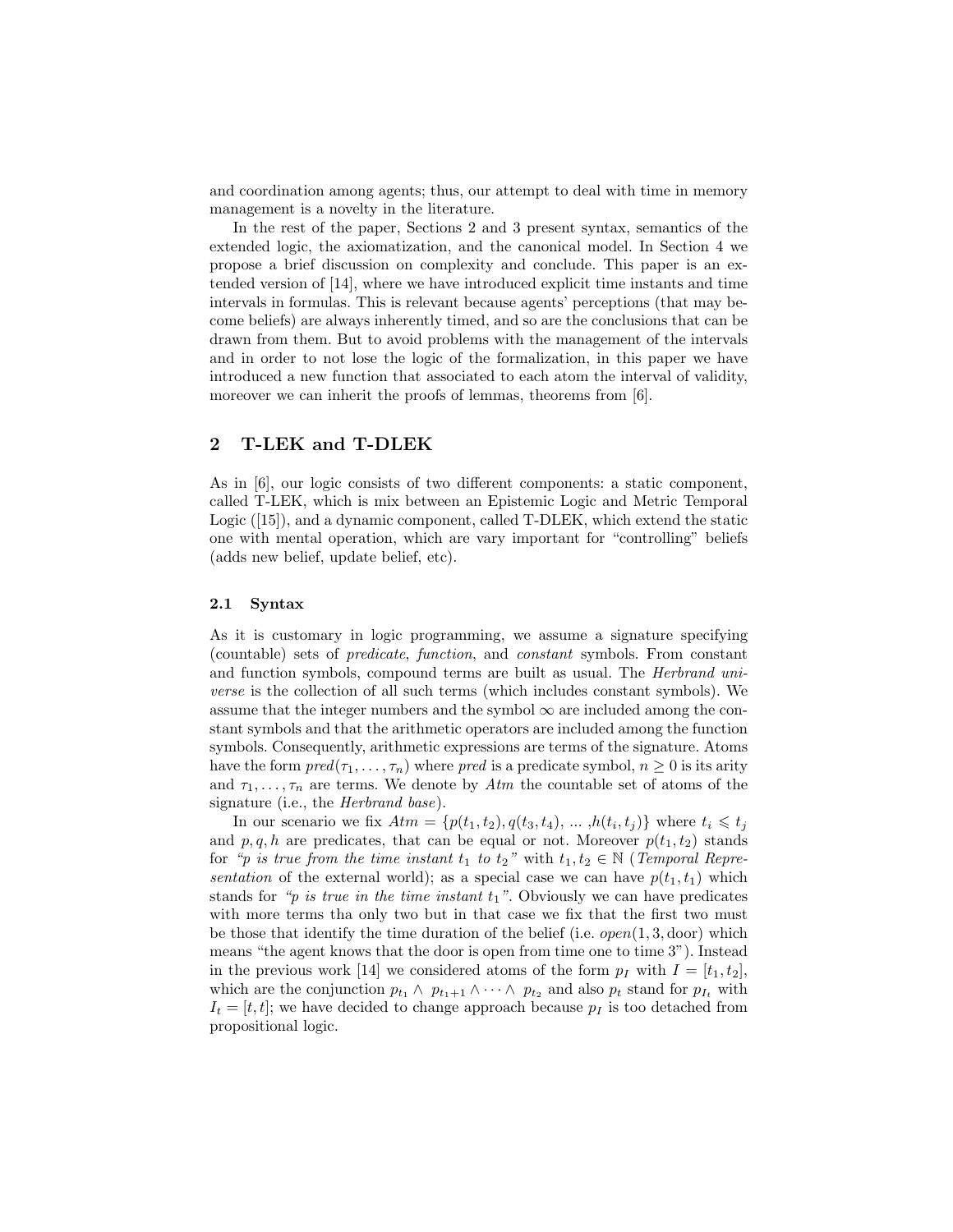Below is the definition of the formulas of the language  $\mathcal{L}_{T-LEK}$ , with a slight abuse, in this grammar we use  $I$  as terminal symbol standing for time intervals (possibly specified through arithmetic expressions, as said earlier):

$$
\varphi, \psi \ := \ p(t_1, t_2) \mid \neg \varphi \mid \Box_I \varphi \mid B \varphi \mid K \varphi \mid \varphi \ \land \ \psi \mid \varphi \ \rightarrow \ \psi
$$

Others Boolean connectives  $\top$ ,  $\bot$ ,  $\leftrightarrow$  are defined from  $\neg$  and  $\land$  as usual. In the formula  $\Box_I \Phi$  the MTL Interval "always" operator is applied to a formula; I is a "time-interval" which is a closed finite interval  $[t, l]$  or an infinite interval  $[t, \infty)$  (considered open on the upper bound), for any expressions/values t, l such that  $0 \leq t \leq l$  and  $\square_{[0,\infty)}$  will sometimes be written simply as  $\square$ . The operator  $B$  is intended to denote belief and the operator  $K$  to denote knowledge. More precisely the  $B$  identifies beliefs present in the working memory, instead K identifies what rules present in the background knowledge.

Terms/atoms/formulas as defined so far are ground, namely there are no variables occurring therein. We introduce variables and use them in formulas in a restricted manner, as usual for example in answer set programming [16]. Variables can occur in formulas in any place constants can occur and are intended as place holders for elements of the Herbrand universe. More specifically, a ground instance of a term/atom/formula involving variables is obtained by uniformly substituting ground terms to all variables (grounding step), with the restriction that any variable occurring in an arithmetic expression (i.e., specifying a time instant) can be replaced by a (ground) arithmetic expressions only. Consequently, a non-ground term/atom/formula represents the possibly infinite set of its ground instances, namely, its grounding. Notice that the rational of considering ground formulas is that they represent perceptions (either new or already recorded in agent's memory) coming in general from the external world(we say "in general" as, in fact, in some of the aforementioned agent-oriented frameworks perceptions can also result from internal events, i.e., from an agent's observations of its own internal activities). As it is customary in logic programming, variable symbols are indicated with an initial uppercase letter whereas constants/functions/predicates symbols are indicated with an initial lowercase letter.

The language  $\mathcal{L}_{T\text{-}DLEX}$  of Temporalized DLEK (T-DLEK) is obtained by augmenting  $\mathcal{L}_{T-LEK}$  with the expression  $[\alpha] \psi$ , where  $\alpha$  denotes a *mental op*eration and  $\psi$  is a ground formula. The mental operations that we consider are essentially the same as in [6]:

- $+\varphi$ , where  $\varphi$  is a ground formula of the form  $p(t_1, t_2)$  or  $\neg p(t_1, t_2)$ : the mental operation that serves to form a new belief from a perception  $\varphi$ . A perception may become a belief whenever an agent becomes "aware" of the perception and takes it into explicit consideration. Notice that  $\varphi$  may be a negated atom.
- $\cap (\varphi, \psi)$ : believing both  $\varphi$  and  $\psi$ , an agent starts believing their conjunction.
- $\vdash(\varphi, \psi)$ , where  $\psi$  is a ground atom, say  $p(t_1, t_2)$ : an agent, believing that  $\varphi$  is true and having in its long-term memory that  $\varphi$  implies  $\psi$  (in some suitable time interval including  $[t_1, t_2]$ , starts believing that  $p(t_1, t_2)$  is true.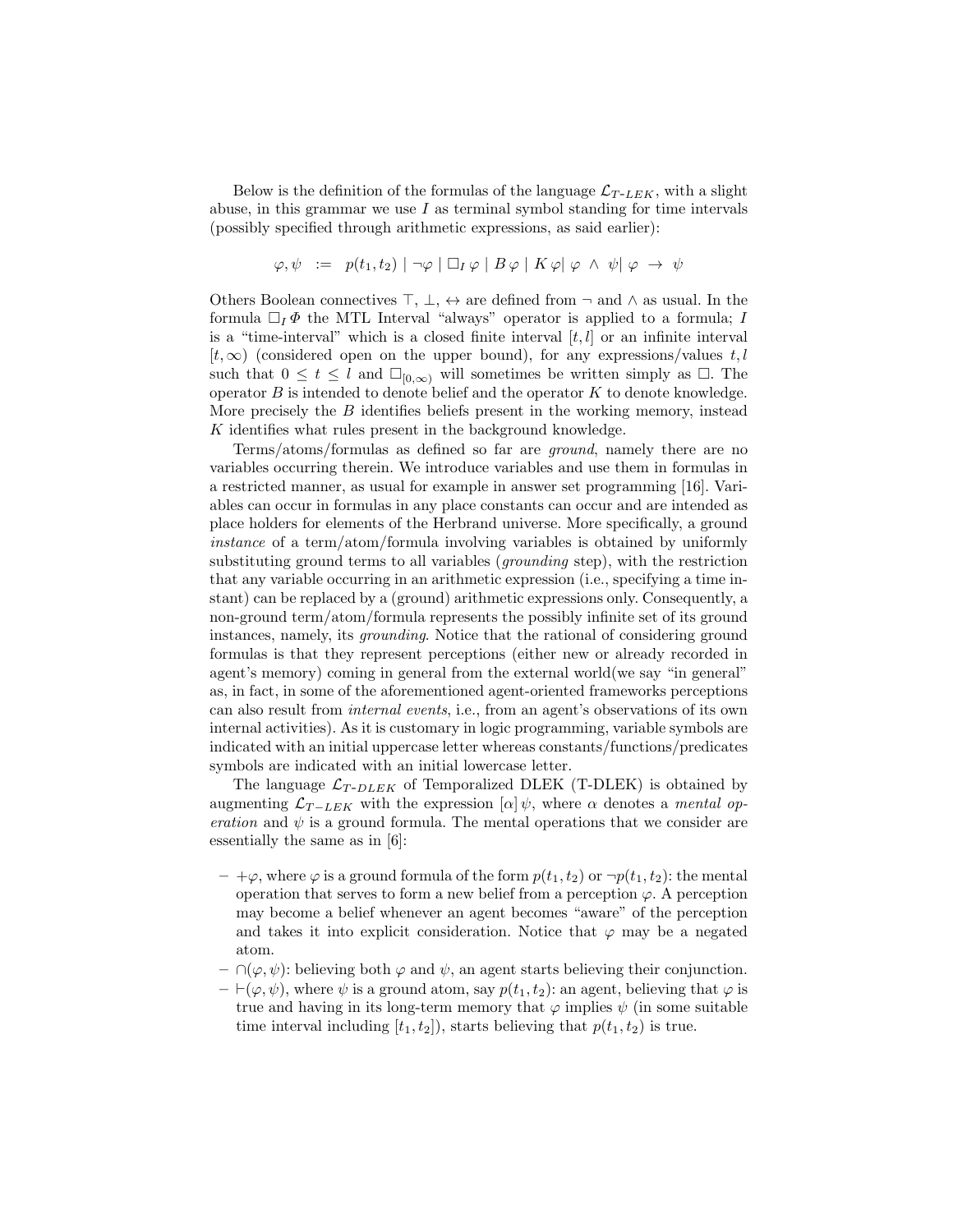$- \exists (\varphi, \psi)$  where  $\varphi$  and  $\psi$  are ground atoms, say  $p(t_1, t_2)$  and  $q(t_3, t_4)$  respectively: an agent, believing  $p(t_1, t_2)$  and having in the long-term memory that  $p(t_1, t_2)$  implies  $\neg q(t_3, t_4)$ , removes the timed belief  $q(t_3, t_4)$  if the intervals match. Notice that, should  $q$  be believed in a wider interval I such that  $[t_1, t_2] \subseteq I$ , the belief  $q(., .)$  is removed concerning intervals  $[t_1, t_2]$  and  $[t_3, t_4]$ , but it is left for the remaining sub-intervals (so, its is "restructured").

The last mental operation, which is a sort of "update" or "restructuring operator", substitutes  $-\varphi$  ([6]), that instead represents arbitrary "forgetting", i.e., removing a belief from the short-term memory. In fact in [6] there are  $+\varphi$ ,  $-\varphi$ ,  $\vdash(\varphi, \psi)$  and  $\neg(\varphi, \psi)$ .

Example 1: We propose a small example to illustrate the form and the role of rules in the working memory and in the long-term memory. If at time  $t=2$ it is starting raining, in the agent's working memory there will be the following belief:  $B(raining(2, 2))$ . And if we have in the background knowledge  $K(rain(t_1, t_2) \rightarrow take(t_1, t_2, \text{umbrella}))$  and  $2 \in [t_1, t_2]$  than the agent can infer  $B(take(2, 2, \text{umbrella}))$ , which is a new belief stored in the working memory. And if we have also  $K(rain(t_1, t_2) \wedge take(t_1, t_2, \text{umbrella}) \rightarrow go(t_1+1, \infty, \text{shops}))$ than the agent can infer  $B(go(3, \infty, \text{shops}))$  which means that after getting the umbrella the agent can go around the shops.

Example 2: An example of a non-ground T-LEK formula is:

 $K(\Box_{[t_1,t_2]}(enrollment(T,T)) \rightarrow \Box_{[t_1,t_2]}(\Box_{[T,T+14]}send\_payment(T_1, T_1)))$ 

where we suppose that an agent knows that it is possible to enroll in the university in the period  $[t_1, t_2]$  and that, after the enrollment, the payment must be sent within fourteen days (still staying within the interval  $[t_1, t_2]$ ). Since, by the restrictions on formulas stated earlier, it must be the case that  $T_1 \in [T, T + 14]$ and both T,  $T + 14$  must be in  $[t_1, t_2]$ , only a finite set of ground instances of this formula can be formed by substituting natural numbers to the variables  $T, T_1$ (specifically, the maximum number of ground instances is  $t_2 - t_1 - 14 + 1$  assuming to pay on the last day  $t_2$ ). In case one would consider the more general formula:

 $K(\Box_{[t_1,t_2]}(enrollment(T,T,X)) \rightarrow \Box_{[t_1,t_2]}(\Box_{[T,T+14]}send\_payment(T_1, T_1, X)))$ 

where X represents a student of that university, i.e.,  $student(.,., X)$  holds for some ground instance of  $X$ , then the set of ground instances would grow, as a different instance should be generated for each student (i.e., for each ground term replacing  $X$ ). In practice, however, ground instances need not to be formed a priori, but rather they can be generated upon need when applying a rule; in the example, just one ground instance should be generated when some student intends to enroll in that university at a certain time  $T = \hat{t}$ .

#### 2.2 Semantics

Semantics of DLEK and T-DLEK are both based on a set  $W$  of worlds. In both DLEK and T-DLEK we have the valuation function:  $V: W \to 2^{Atm}$ . Also we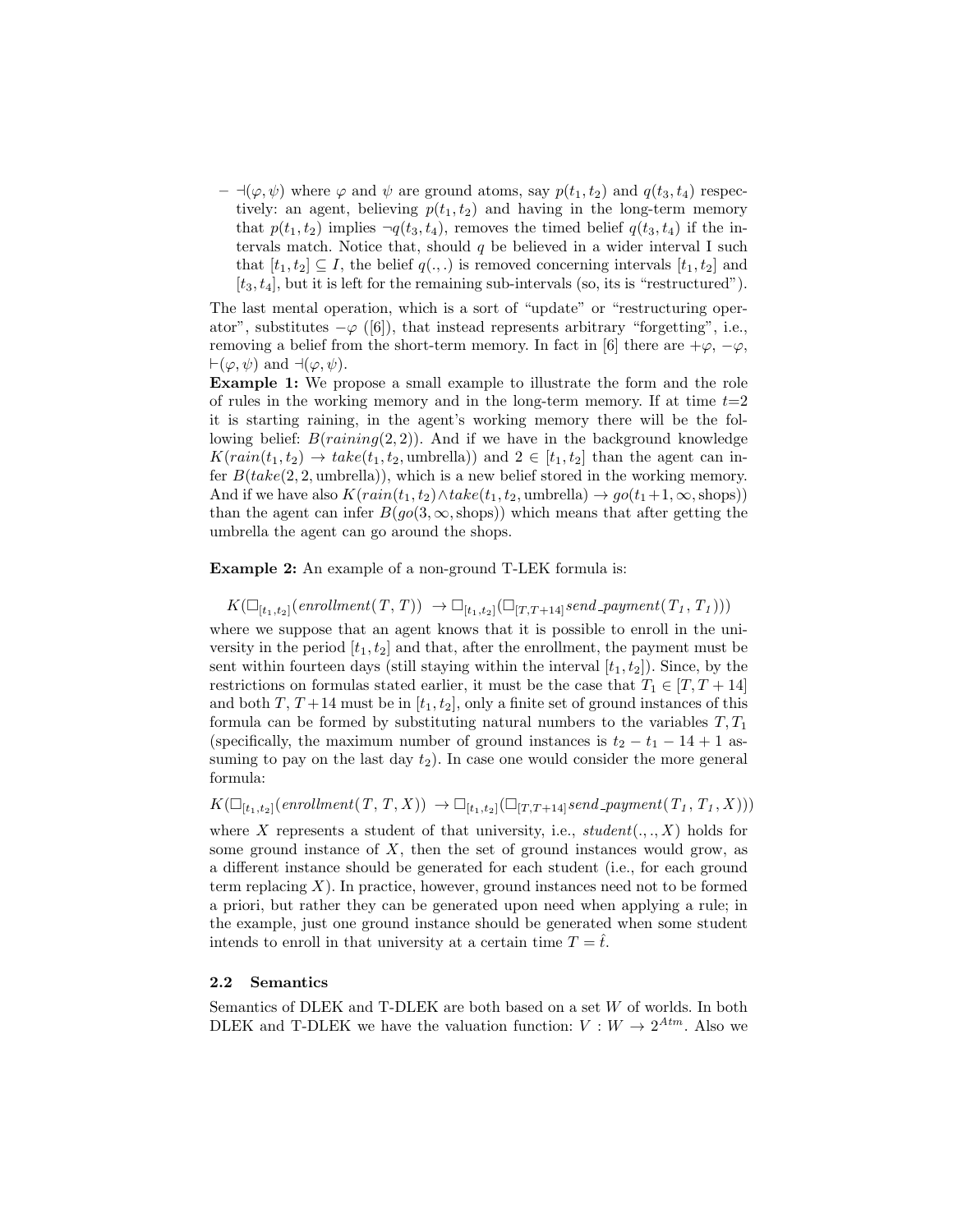define the "time" function  $T$  that associates to each formula the time interval in which this formula is true and operates as follows:

- $T(p(t_1, t_2)) = [t_1, t_2],$  which stands for "p is true in the time interval  $[t_1, t_2]$ " where  $t_1, t_2 \in \mathbb{N}$ ; as a special case we have  $T(p(t_1, t_1)) = t_1$ , which stands for "p is true in the time instant  $t_1$ " where  $t_1 \in \mathbb{N}$  (time instant);
- $-T(\neg p(t_1, t_2)) = T(p(t_1, t_2))$ , which stands for "p is not true in the time *interval*  $[t_1, t_2]$ " where  $t_1, t_2 \in \mathbb{N}$ ;
- $-T(\varphi \text{ op }\psi) = T(\varphi) \biguplus T(\psi)$  with  $op \in \{\vee, \wedge, \rightarrow\},\$  which means the unique smallest interval including both  $T(\varphi)$  and  $T(\psi)$ ;
- $T(B\varphi) = T(\varphi);$
- $T(K\varphi) = T(\varphi);$
- $-T(\Box_I \varphi) = I$  where I is a time interval in N;
- $T([\alpha]\varphi)$  there are different cases depends on which kind of mental operations we applied:
	- 1.  $T(+\varphi) = T(\varphi);$

2. 
$$
T(\bigcap(\varphi,\psi)) = T(\varphi) \biguplus T(\psi);
$$

- 3.  $T(\vdash(\varphi, \psi)) = T(\psi);$
- 4.  $T(\neg(\varphi, \psi))$  returns the restored interval where  $\psi$  is true.

For a world w, let  $t_1$  the minimum time instant of  $T(p(t_1, t_1))$  where  $p(t_1, t_1) \in$  $V(w)$  and let  $t_2$  be the supremum time instant (we can have  $t_2 = \infty$ ) among the atoms in  $V(w)$ . Then, whenever useful, we denote w as  $w_I$  where  $I = [t_1, t_2]$ , which identifies the world in a given interval.

The notion of LEK/T-LEK model does not consider mental operations, discussed later, and is introduced by the following definition.

**Definition 1.** A T-LEK model is a tuple  $M = \langle W; N; R; V; T \rangle$  where:

- $-$  W is the set of worlds;
- $V : W \to 2^{A t m}$  valuation function;
- $T$  "time" function;
- $R \subseteq W \times W$  is the accessibility relation, required to be an equivalence relation so as to model omniscience in the background knowledge s.t.  $R(w) = \{v \in$  $W | w_I R v_I \}$  called epistemic state of the agent in  $w_I$ , which indicates all the situations that the agent considers possible in the world  $w_I$  or, equivalently any situation the agent can retrieve from long-term memory based on what it knows in world  $w_I$ ;
- $N : W \to 2^{2^W}$  is a "neighbourhood" function,  $\forall w \in W$ ,  $N(w)$  defines, in terms of sets of worlds, what the agent is allowed to explicitly believe in the world  $w_I$ ;  $\forall w_I, v_I \in W$ , and  $X \subseteq W$ :
	- 1. if  $X \in N(w_I)$ , then  $X \subseteq R(w_I)$ : each element of the neighbourhood is a set composed of reachable worlds;
	- 2. if  $w_I R v_I$ , then  $N(w_I) \subseteq N(v_I)$ : if the world  $v_I$  is compliant with the epistemic state of world  $w_I$ , then the agent in the world  $w_I$  should have a subset of beliefs of the world  $v_I$ .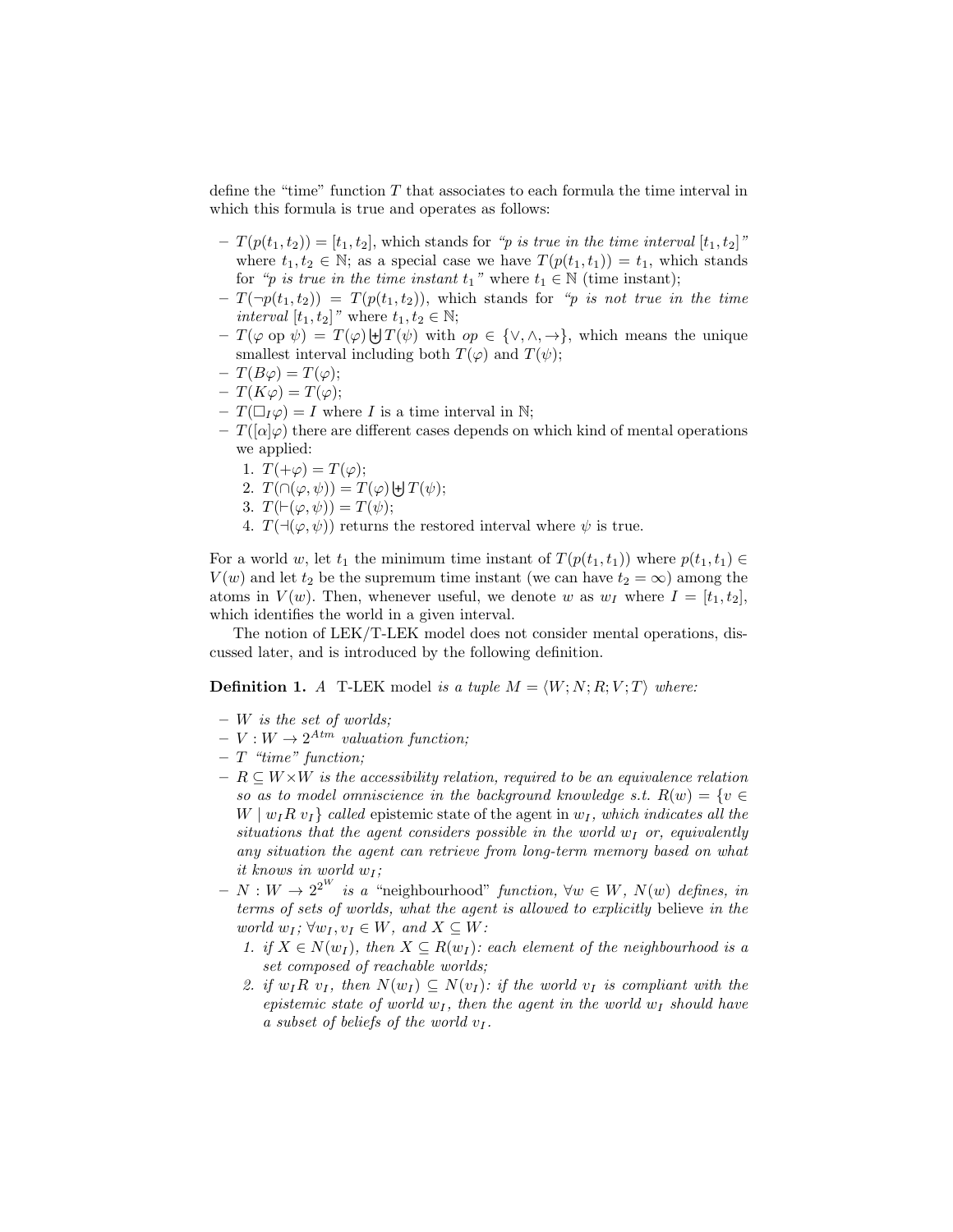A preliminary definition before the Truth conditions : let  $M = \langle W; N; R; V; T \rangle$ a T-LEK model. Given a formula  $\varphi$ , for every  $w_I \in W$ , we define

$$
\| \varphi \|_{w_I}^M = \{ v_I \in W \mid M, v_I \models \varphi \} \cap R(w_I).
$$

Truth conditions for T-DLEK formulas are defined inductively as follows:

- $M, w_I \models p(t_1, t_2)$  iff  $p(t_1, t_2) \in V(w_I)$  and  $T(p(t_1, t_2)) \subseteq I$ ;
- $M, w_I \models \neg \varphi$  iff  $M, w_I \not\vDash \varphi$  and  $T(\neg \varphi) \subseteq I$ ;
- $M, w_I \models \varphi \land \psi$  iff  $M, w_I \models \varphi$  and  $M, w_I \models \psi$  with  $T(\varphi), T(\psi) \subseteq I$ ;
- $M, w_I \models \varphi \vee \psi \text{ iff } M, w_I \models \varphi \text{ or } M, w_I \models \psi \text{ with } T(\varphi), T(\psi) \subseteq I;$
- $M, w_I \models \varphi \rightarrow \psi \text{ iff } M, w_I \nvDash \varphi \text{ or } M, w_I \models \psi \text{ with } T(\varphi), T(\psi) \subseteq I;$
- $M, w_I \models B \varphi$  iff  $|| \varphi ||_{w_I}^M \in N(w_I)$  and  $T(\varphi) \subseteq I$ ;
- $M, w_I \models K_i \varphi$  iff for all  $v_I \in R(w_I)$ , it holds that  $M, v_I \models \varphi$  and  $T(\varphi) \subseteq I$ ;
- $M, w_I \models \Box_J \varphi$  iff  $T(\varphi) \subseteq J \subseteq I$  and for all  $v_I \in R(w_I)$ , it holds that  $M, v_I \models \varphi;$

In particular, considering formulas of the forms  $B\varphi$  and  $K\varphi$ , we observe that  $M, w_I \models B \varphi$  if the set  $\|\varphi\|_{w_I}^M$  of worlds reachable from  $w_I$  which entail  $\varphi$ in the very same model M belongs to the *neighbourhood*  $N(w_I)$  of  $w_I$ . Hence, knowledge pertains to formulas entailed in model  $M$  in every reachable world, while beliefs pertain to formulas entailed only in some set of them, where this set must however belong to the neighbourhood and so it must be composed of reachable worlds. Thus, an agent is seen as omniscient with respect to knowledge, but not with respect to beliefs.

Concerning a mental operation  $\alpha$  performed by any agent i, we have:  $M, w_I \models$  $[\alpha] \varphi$  iff  $M^{\alpha}, w_I \models \varphi$  and  $T(\varphi) \subseteq I$  where  $M^{\alpha} = \langle W; N^{\alpha}(w_I); R; V; T \rangle$  Here  $\alpha$ represents a mental operation affecting the sets of beliefs. In particular, such operation can add new beliefs by direct perception, by means of one inference step, or as a conjunction of previous beliefs. When introducing new beliefs, the neighbourhood must be extended accordingly, as seen below; in particular, the new neighbourhood  $N^{\alpha}(w_I)$  is defined for each of the mental operations as follows.

– Learning perceived belief:

 $N^{+\varphi}(w_I) = N(w_I) \cup \{ \parallel \varphi \parallel_{w_I}^M \}$  with  $T(\varphi) \subseteq I$ .

The agent adds to its beliefs perception  $\varphi$  (namely, an atom or the negation of an atom) perceived at a time in  $T(\varphi)$ ; the neighbourhood is expanded to as to include the set composed of all the reachable worlds which entail  $\varphi$ in M.

– Beliefs conjunction:

$$
N^{\cap(\psi,\chi)}(w_I) = \begin{cases} N(w_I) \cup \{ \parallel \psi \land \chi \parallel_{w_I}^M \} \text{ if } M, w_I \models B(\psi) \land B(\chi) \\ \text{and } T(\cap(\psi,\chi)) \subseteq I \\ N(i,w_I) \text{ otherwise} \end{cases}
$$

The agent adds  $\psi \wedge \chi$  as a belief if it has among its previous beliefs both  $\psi$  and  $\chi$ , with I including all time instants referred to by them; otherwise the set of beliefs remain unchanged. The neighbourhood is expanded, if the operation succeeds, with those sets of reachable worlds where both formulas are entailed in M.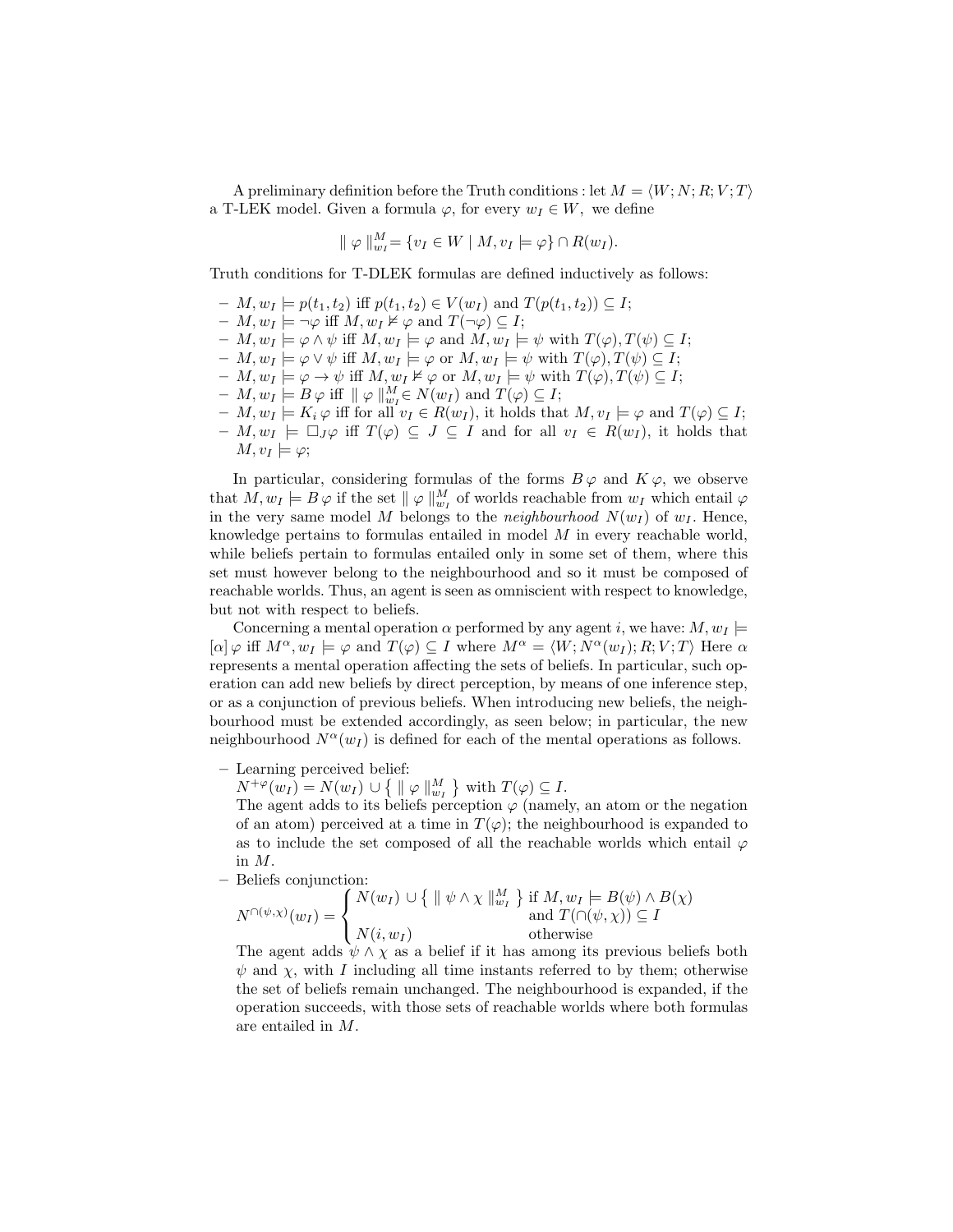– Belief inference:

$$
N^{\vdash(\psi,\chi)}(w_I) = \begin{cases} N(w_I) \cup \{ \parallel \chi \parallel_{w_I}^M \} & \text{if } M, w_I \models B(\psi) \land K(\psi \to \chi) \\ \text{and } T(\vdash (\psi,\chi)) \subseteq I \\ N(w_I) & \text{otherwise} \end{cases}
$$

The agent adds the ground atom  $\chi$  as a belief in its short-term memory if it has  $\psi$  among its previous beliefs and has in its background knowledge  $K(\psi \to \chi)$ , where all the time stamps occurring in  $\psi$  and in  $\chi$  belong to I. Observe that, if  $I$  does not include all time instants involved in the formulas, the operation does not succeed and thus the set of beliefs remains unchanged. If the operation succeeds then the neighbourhood is modified by adding  $\chi$ as a new belief.

– Beliefs revision (applied only on ground atoms).

Given  $Q = q(j,k)$  s.t.  $T(q(j,k)) = T(q(t_1,t_2)) \cap T(q(t_3,t_4))$  with  $j,k \in \mathbb{N}$ and  $P = \{M, w_I \models B(p(t_1, t_2)) \land B(q(t_3, t_4)) \land K(p(t_1, t_2) \rightarrow \neg q(t_3, t_4)) \text{ and }$  $T(\forall (p(t_1, t_2), q(t_3, t_4))) \subseteq I$  and there is no interval  $J \supseteq T(p(t_1, t_2))$  s.t.  $B(q(t_5, t_6))$  where  $T(q(t_5, t_6))=J$ :

$$
N^{\dashv (p(t_1,t_2), q(t_3,t_4))}(w_I) = \begin{cases} N(w_I) \setminus \{ \parallel Q \parallel_{w_I}^M \} \text{ if } P \\ N(i, w_I) \end{cases} \text{ otherwise}
$$

The agent believes that  $q(t_3, t_4)$  holds only in the interval  $T(q(t_3, t_4))$  and has the perception of  $p(t_1, t_2)$  where  $T(p(t_1, t_2)) \subseteq T(q(t_3, t_4))$ . Then, the agent replaces previous belief  $q(t_3, t_4)$  in the short-term memory with  $q(t_5, t_6)$ where  $T(q(t_5, t_6))=T(q(t_3, t_4)) \setminus T(q(t_1, t_2))$ . In general, the set  $T(q(t_3, t_4)) \setminus$  $T(q(t_1, t_2))$  is not necessarily an interval: being  $T(p(t_1, t_2)) \subseteq T(q(t_3, t_4)),$ with  $T(p(t_1, t_2))=[t_1, t_2]$ , and  $T(q(t_3, t_4))=[t_3, t_4]$ , we have that  $T(q(t_3, t_4)) \setminus$  $T(q(t_1, t_2))=[t_3, t_1-1]\cup [t_2+1, t_4]$ . Thus,  $q(t_3, t_4)$  is replaced by  $q(t_3, t_1-1)$ and  $q(t_2 + 1, t_4)$  (and similarly if  $t_4 = \infty$ ).

We write  $\models_{T\text{-}DLEK} \varphi$  to denote that  $\varphi$  is true in all worlds  $w_I$ , of every TLEK model M.

Example 3: Let us consider the example of a person who is married or divorced, where only the perform can perform the *action* to be married or divorced. Let us assume that performed actions are recorded among an agent's perceptions, with the due time stamp. For reader's convenience, actions are denoted using a suffix "A". For simplicity, actions are supposed to always succeed and to produce an effect within one time instant. Let us consider the following rules (kept in long-term memory):

$$
K(marry(T, T)A \rightarrow married(T + 1, \infty))
$$
  

$$
K(divorce(T, T)A \rightarrow divored(T + 1, \infty)).
$$

Let us now assume that a person married, e.g., at time 5; then, a belief will be formed of the person is married from time 6 on; however, if that person later divorced, e.g., at time 8, as a consequence result that s(he) is divorced from time 9. It can be seen that the application of previous rules in consequence of an agent's action of marring/divorcing determines some "belief restructuring" in the short-term memory of the agent. In absence of other rules concerning marriage,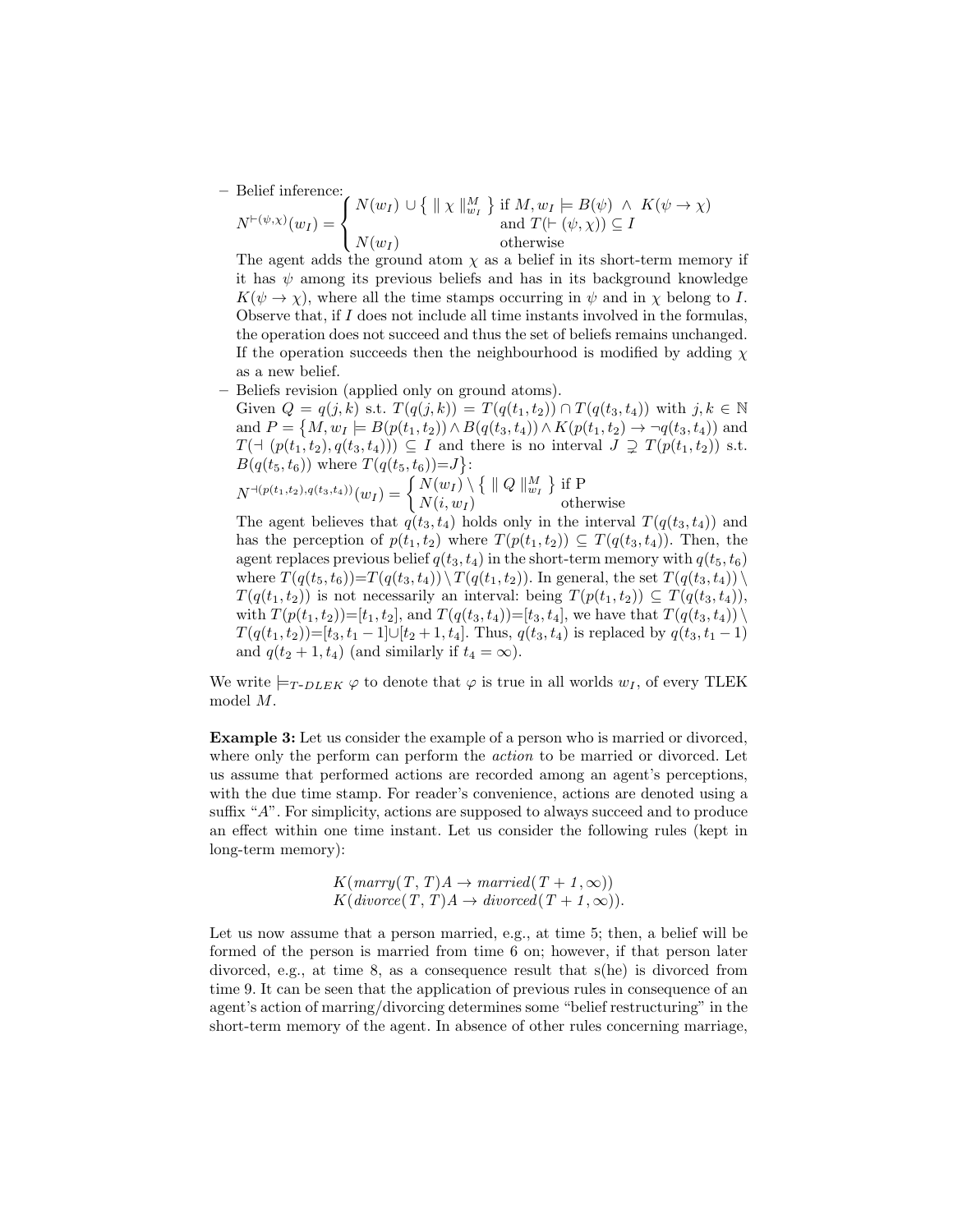we intend that a person can not be simultaneously married and divorced. The related belief update is determined by the following rules:

> $K(married(T, \infty) \rightarrow \neg\text{divorced}(T, \infty))$  $K(divored(T, \infty) \rightarrow \neg married(T, \infty))$

With the above timing, the result of their application is that the belief formed at time 5, i.e., married $(6, \infty)$  will be replaced by married $(6, 8)$  plus divorced $(9, \infty)$ .

Property 1: For the mental operations previously considered we have the following (where  $\varphi, \psi$  are as explained earlier):

- $\models_{T\text{-}DLEX}$   $[+\varphi]B\varphi$ . Namely, as a consequence of the operation  $+\varphi$  (thus after the perception of  $\varphi$ ) the agent *i* adds  $\varphi$  to its beliefs.
- $\models_{T\text{-}DLEK} (B\varphi \wedge B\psi) \rightarrow [\cap(\varphi,\psi)]B(\varphi \wedge \psi).$

Namely, if an agent has  $\varphi$  and  $\psi$  as beliefs, then as a consequence of the mental operation  $\cap(\varphi,\psi)$  the agent starts believing  $\varphi \wedge \psi$ ;

 $\models_{T\text{-}DLEK} (K(\varphi \rightarrow \psi) \land B\varphi) \rightarrow [ \vdash(\varphi, \psi)] B\psi.$ Namely, if an agent has  $\varphi$  as one of its beliefs and has  $K(\varphi \to \psi)$  in its background knowledge, then as a consequence of the mental operation  $\vdash(\varphi,\psi)$ the agent starts believing  $\psi$ ;

$$
- \models_{T\text{-}DLEK} (K(p(t_1, t_2) \to \neg q(t_3, t_4)) \land B(p(t_1, t_2)) \land B(q(t_3, t_4))) \to [\neg (p(t_1, t_2), q(t_3, t_4))] (B(q(t_5, t_6)))
$$

where  $T(q(t_5, t_6)) = T(q(t_3, t_4)) \setminus T(q(t_1, t_2)).$ Namely, if an agent has  $q(t_3, t_4)$  as one of its beliefs, q is not believed outside  $T(q(t_3, t_4))$ , the agent perceives  $p(t_1, t_2)$  where  $T(p(t_1, t_2)) \subseteq T(q(t_3, t_4))$ , and has  $K(p(t_1, t_2) \rightarrow \neg q(t_3, t_4))$  in its background knowledge. Then after the mental operation  $\neg(p(t_1, t_2), q(t_3, t_4))$  the agent starts believing  $q(t_5, t_6)$ where  $T(q(t_5, t_6)) = T(q(t_3, t_4)) \setminus T(q(t_1, t_2)).$ 

## 3 Axiomatization and Canonical Models

The logic T-DLEK can be axiomatized as an extension of the axiomatization of DLEK as follows. We implicitly assume modus ponens, standard axioms for classical propositional logic, and the necessitation rule. The T-LEK axioms are the following:

- 1.  $K(\varphi) \wedge K(\varphi \to \psi) \to K(\psi);$
- 2.  $K(\varphi) \to \varphi$ ;
- 3.  $K(\varphi) \to K_i K_i(\varphi)$ ;
- 4.  $\neg K(\varphi) \rightarrow K \neg K(\varphi);$
- 5.  $B\varphi \wedge K(\varphi \leftrightarrow \psi) \rightarrow B\psi$ .

The axiomatization of T-DLEK, involves these axioms:

1.  $[\alpha]f \leftrightarrow f$  where  $f = p$  or  $f = p_t$  or  $f = p_I$ ;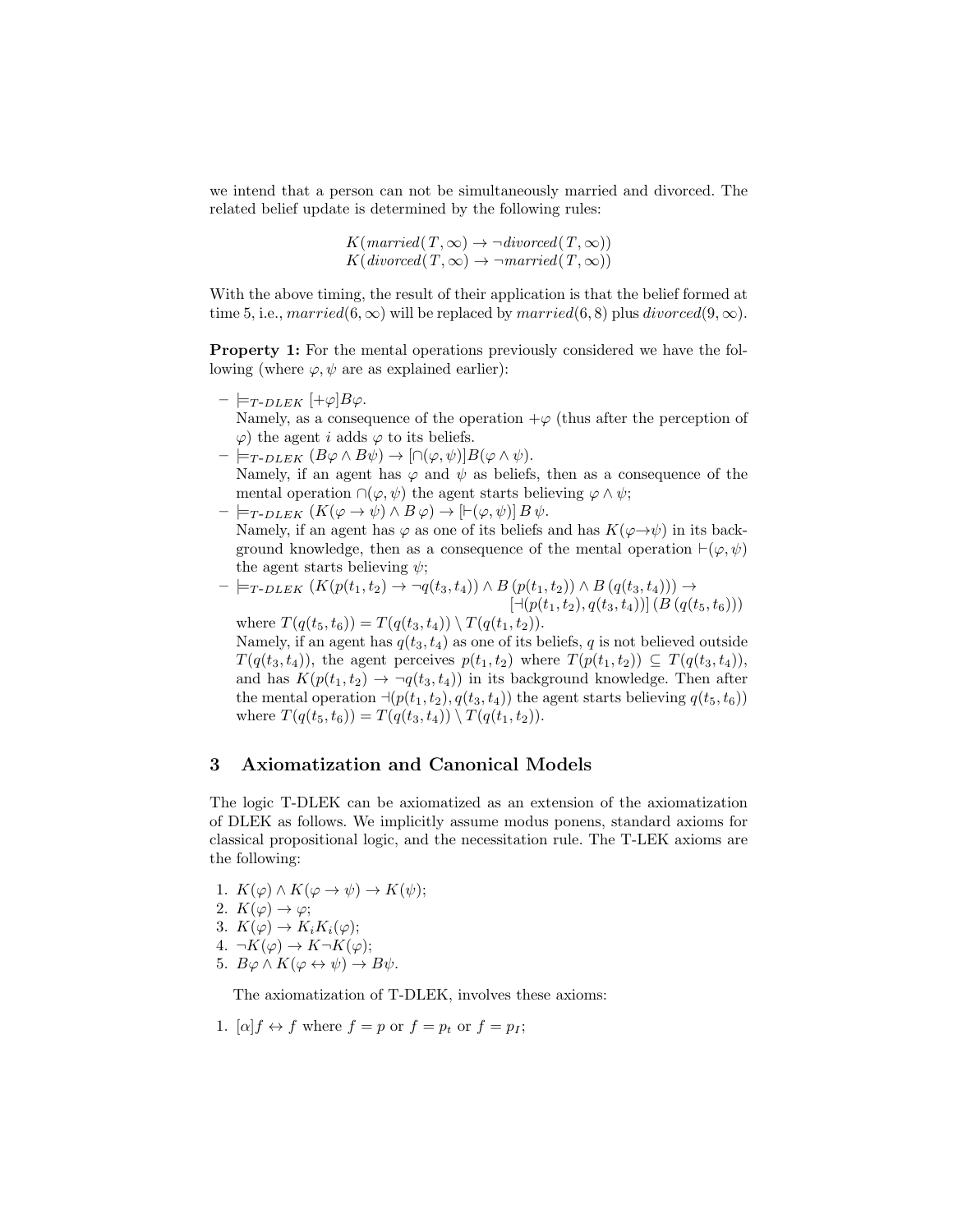- 2.  $[\alpha] \neg \varphi \leftrightarrow \neg[\alpha] \varphi;$
- 3.  $[\alpha](\varphi \wedge \psi) \leftrightarrow [\alpha]\varphi \wedge [\alpha]\psi;$
- 4.  $[\alpha]K(\varphi) \leftrightarrow K([\alpha](\varphi));$
- 5.  $[+\varphi]B\psi \leftrightarrow \left(B([+\varphi]\psi) \vee K([+\varphi]\psi \leftrightarrow \varphi)\right);$
- 6.  $[\vdash(\varphi,\psi)]B\chi \leftrightarrow (B([\vdash(\varphi,\psi)]\chi) \vee (B\varphi \wedge K(\varphi \rightarrow \psi) \wedge K([\dashv(\varphi,\psi)]\chi \leftrightarrow \psi)));$
- 7.  $[\exists (\varphi, \psi)] B \chi \leftrightarrow (B([\exists (\varphi, \psi)] \chi) \vee (B \varphi \wedge K(\varphi \rightarrow \neg \psi) \wedge K([\exists (\varphi, \psi)] \chi \leftrightarrow \neg \psi)));$
- 8.  $\left[\cap(\varphi,\psi)|B\chi\leftrightarrow\left(B\left(\left[\cap(\varphi,\psi)|\chi\right)\vee\left((B\varphi\wedge B\psi)\wedge\ K\left(\left[\cap(\varphi,\psi)|\chi\leftrightarrow(\varphi\wedge\psi)\right)\right]\right)\right]\right)$
- 9.  $\frac{\psi \leftrightarrow \chi}{\psi}$  $\frac{\partial \psi}{\partial \varphi} \leftrightarrow \varphi[\psi/\chi]$  where  $\varphi[\psi/\chi]$  denotes the formula obtained by replacing  $\psi$ with  $\chi$  in  $\varphi$ .

We write T-DLEK  $\vdash \varphi$  to indicate that  $\varphi$  is a theorem of TDLEK.

Both logics T-LEK and T-DLEK are sound for the class of T-LEK models. The proof that T-DLEK is strongly complete can be achieved by using a standard canonical model argument.

The canonical T-LEK model is a tuple  $M_c = \langle W_c; N_c; \{R_c; V_c; T_c \rangle$  where:

- $W_c$  is the set of all maximal consistent subsets of  $\mathcal{L}_{T-LEK}$ ; so, as in [6], canonical models are constructed from worlds which are sets of syntactically correct formulas of the underlying language and are in particular the largest consistent ones. As before, each  $w \in W_c$  can be conveniently indicated as  $w_I$ .
- For every  $w_I \in W$  and  $w_I R_c v_I$  if and only if  $K\varphi \in w_I$  iff  $K\varphi \in v_I$ ; i.e.,  $R_c$  is an equivalence relation on knowledge; as before, we define  $R_c(w_I)$  =  $\{v_I \in W \mid w_I R_{c_i} v_I\}$ . Thus, we cope with our extension from knowledge of formulas to knowledge of formulas.
- Analogously to [6], for  $w_I \in W$ ,  $\Phi \in \mathcal{L}_{T-LEK}$  we define  $A_{\Phi}(w_I) = \{v_I \in$  $R_c(w_I) | \Phi \in v_I$ . Then, we put  $N_c(w_I) = \{A_{\Phi}(w_I) | B_{\Phi} \in w_I\}.$
- $V_c$  is a valuation function defined as before.
- $T_c$  is a "time" function defined as before.

As stated in Lemma 2 of [6], there are the following immediate consequences of the above definition: if  $w_I \in W_c$  and  $i \in Ag$ , then

- for  $\Phi \in \mathcal{L}_{T-LEK}$ , it holds that  $K\Phi \in w_I$  if and only if  $\forall v_I \in W$  such that  $w_I R_c v_I$  we have  $\Phi \in v_I$ ;
- for  $\Phi \in \mathcal{L}_{T-LEK}$ , if  $B\Phi \in w_I$  and  $w_I R_c v_I$  then  $B\Phi \in v_I$ .

Thus, while  $R_c$ -related worlds have the same knowledge and  $N_c$ -related worlds have the same beliefs, as stated in Lemma 3 of [6] there can be  $R_c$ -related worlds with different beliefs. The above properties can be used analogously to what is done in [6] to prove that, by construction, the following results hold:

**Lemma 1.** For all  $w_I \in W_c$  and  $B_i\Phi, B_i\Psi \in \mathcal{L}_{T-LEK}$ , if  $B_i\Phi \in w_I$  but  $B_i\Psi \notin$  $w_I$ , it follows that there exists  $v_I \in R_{c_i}(w_I)$  such that  $\Phi \in v_I \leftrightarrow \Psi \notin v_I$ .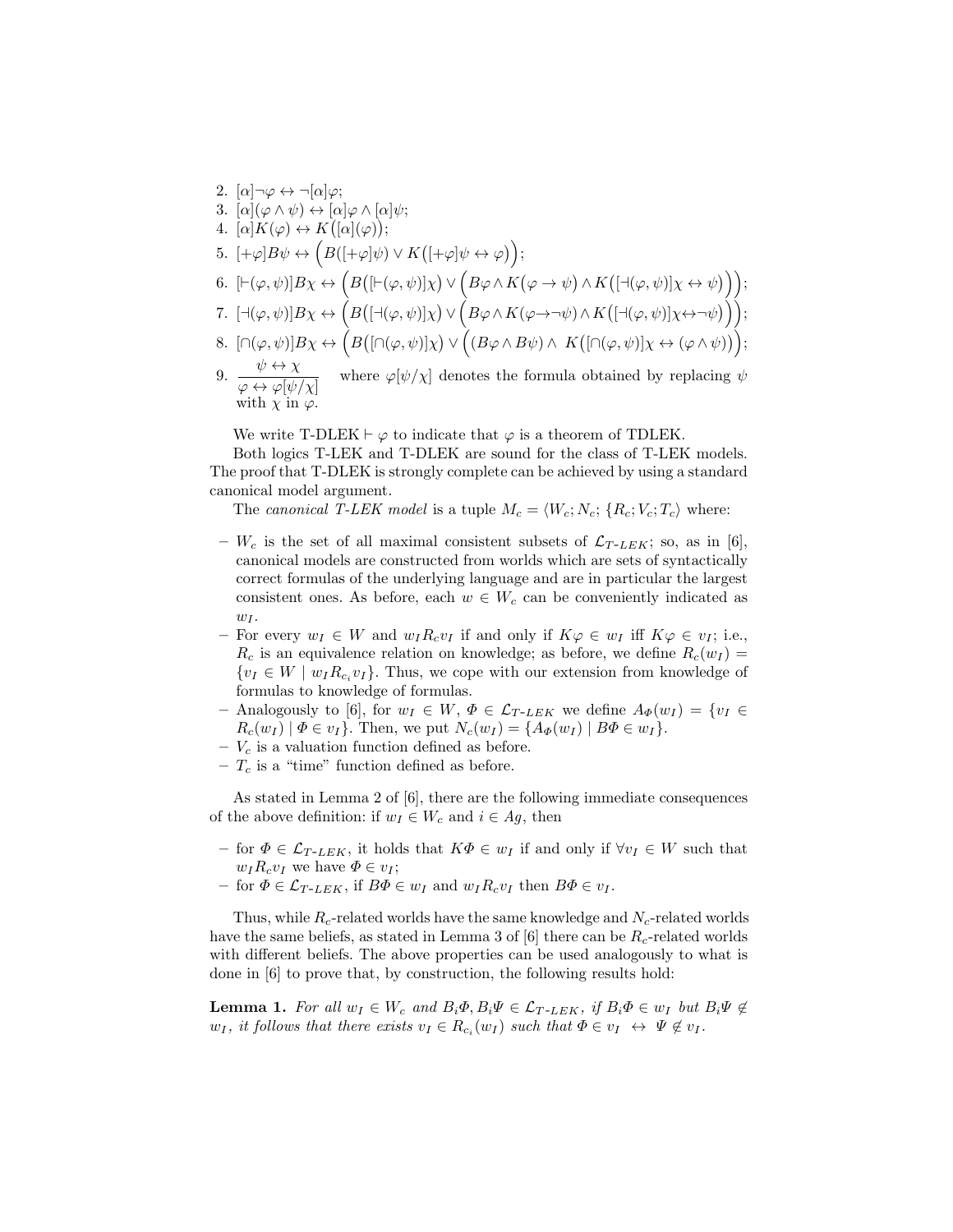**Lemma 2.** For all  $\Phi \in \mathcal{L}_{T-LEK}$  and  $w_I \in W_c$  it holds that  $\Phi \in w_I$  if and only if  $M_c, w_I \models \Phi$ .

**Lemma 3.** For all  $\Phi \in \mathcal{L}_{T-DLEK}$  then there exists  $\Phi \in \mathcal{L}_{T-LEK}$  such that T-DLEK  $\vdash \Phi \leftrightarrow \tilde{\Phi}$ .

Under the assumption that the interval  $I$  is finite, the previous lemmas allow us to prove the following theorems. The limitation to finite intervals is not related to features of the proposed approach, but to well-known paradoxes of temporal logics on infinite intervals.

Theorem 1. T-LEK is strongly complete for the class of T-LEK models.

Theorem 2. T-DLEK is strongly complete for the class of T-LEK models.

With the new formalization of time intervals proposed in this paper, the proof of Theorem 2 immediately follows from the proof proposed in [6].

## 4 Conclusion

In this work we extended an existing approach to the logical modeling of shortterm and long-term memories in Intelligent Resource-Bounded Agents by introducing the T function, which manages the interval when an atom is true. Through this function we are also able to assign a "timing" to the epistemic operators B and K. Moreover we add the always operator  $\Box_I$  of the Metric Temporal Logic to increase the expressiveness of our logic. We considered not just adding new beliefs, rather we introduced a new mental operation not provided in DLEK, to allow for removing/restructuring existing beliefs. The resulting T-DLEK logic shares similarities in the underlying principles with hybrid logics (cf., e.g., [17]) and with temporal epistemic logic (cf., e.g., [18]); as concerns the differences, the former has time instants but no time intervals, and the latter has neither time instants nor time intervals.

With regard to complexity for the mono agent case, which we are in, for LEK it has been proved that the satisfiability problem is decidable and it has been proved to be in NP-complete, instead for DLEK it has been conjectured to be PSPACE. It is easy to believe that our extensions cannot spoil decidability because the T function do not interfere. Inference steps to derive new beliefs are analogous to D-LEK: just one modal rule at a time is used and a sharp separation is postulated between the working memory, where inference is performed, and the long-term memory.

Future developments could be the extension to the multi-agent case also reconsidering the complexity.

#### References

1. Pearson, D.G., Logie, R.H.: Effects of stimulus modality and working memory load on mental synthesis performance. Imagination, Cognition and Personality 23(2) (2003) 183–191